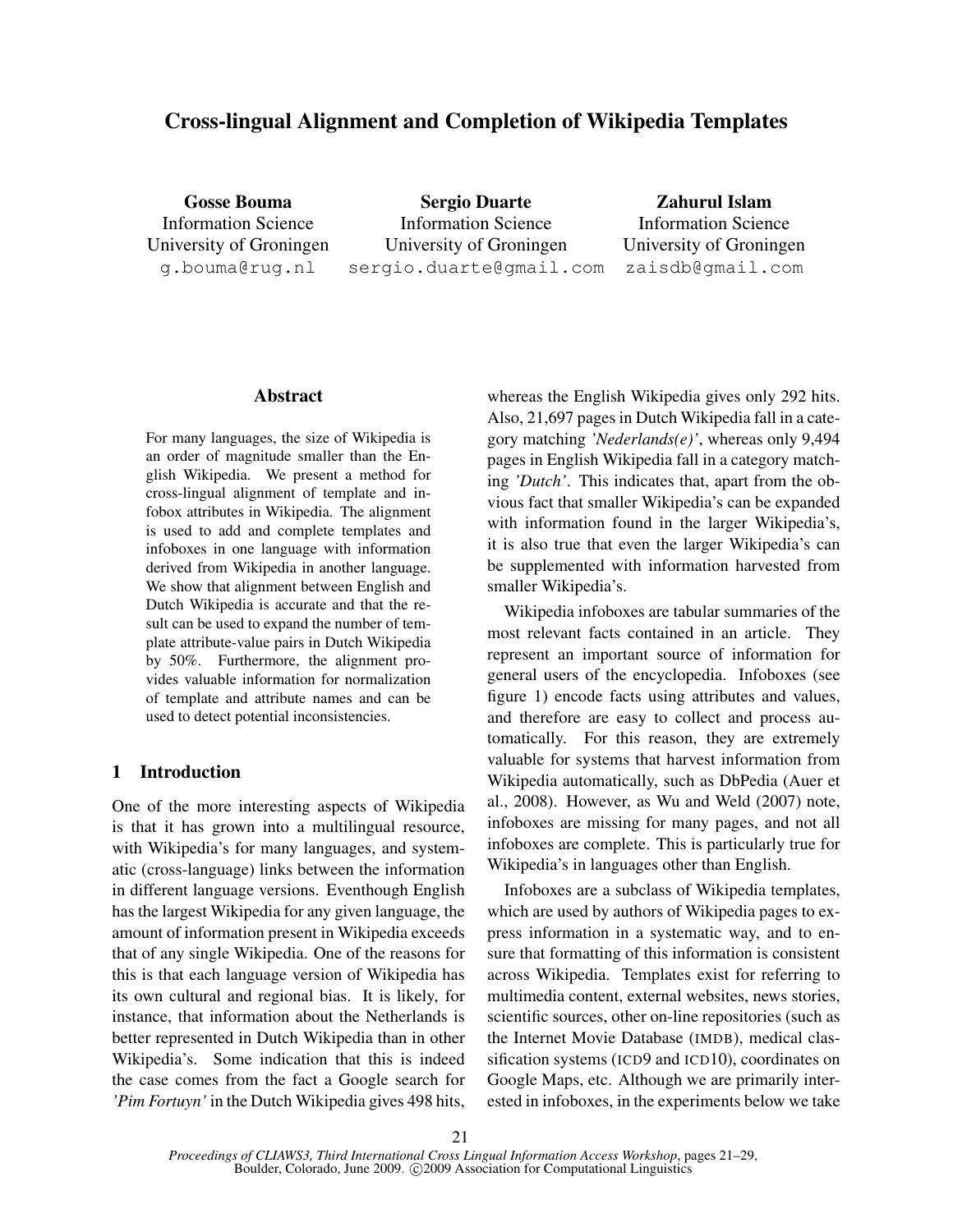

```
{{Infobox Philosopher |
region = Western Philosophy |
era = [[19th-century philosophy]] |
image_name = George Boole.jpg|
image_caption = George Boole |
name = George Lawlor Boole |
birth = November 2, 1815 |
death = December 8, 1864 |
school = Mathematical foundations
          of [[computer science]] |
main_interests = [[Mathematics]], [[Logic]] |
ideas = [[Boolean algebra]]
}}
```
Figure 1: Infobox and (simplified) Wikimedia source

all templates into account.

We plan to use information mined from Wikipedia for Question Answering and related tasks. In 2007 and 2008, the CLEF question answering track<sup>1</sup> used Wikipedia as text collection. While the usual approach to open domain question answering relies on information retrieval for selecting relevant text snippets, and natural language processing techniques for answer extraction, an alternative stream of research has focussed on the potential of on-line data-sets for question answering (Lita et al., 2004; Katz et al., 2005). In Bouma et al. (2008) it is suggested that information harvested from infoboxes can be used for question answering in CLEF. For instance, the answer to questions such as *How high is the Matterhorn?, Where was Piet Mondriaan born?*, and *What is the area of the country Suriname?* can in principle be found in infoboxes. However, in practice the number of questions that is answered by their Dutch QA-system by means information from infoboxes is small. One reason for this is the lack of coverage of infoboxes in Dutch Wikipedia.

In the recent GIKICLEF task<sup>2</sup> systems have to find Wikipedia pages in a number of languages which match descriptions such as *Which Australian mountains are higher than 2000 m?, French bridges which were in construction between 1980 and 1990,* and *African capitals with a population of two million inhabitants or more.* The emphasis in this task is less on answer extraction from text (as in QA) and more on accurate interpretation of (geographical) facts known about an entity. GIKICLEF is closely related to the *entity ranking* task for Wikipedia, as organized by INEX.<sup>3</sup> We believe systems participating in tasks like this could profit from large collections of *\entity,attribute,value*} triples harvested from Wikipedia templates.

In this paper, we propose a method for automatically expanding the amount of information present in the form of templates. In our experiments, we used English and Dutch Wikipedia as sources. Given a page in English, and a matching page in Dutch, we first find all English-Dutch attribute-value

<sup>2</sup>http://www.linguateca.pt/GikiCLEF

<sup>3</sup>http://inex.is.informatik.uni-duisburg. de

<sup>1</sup>http://clef-qa.itc.it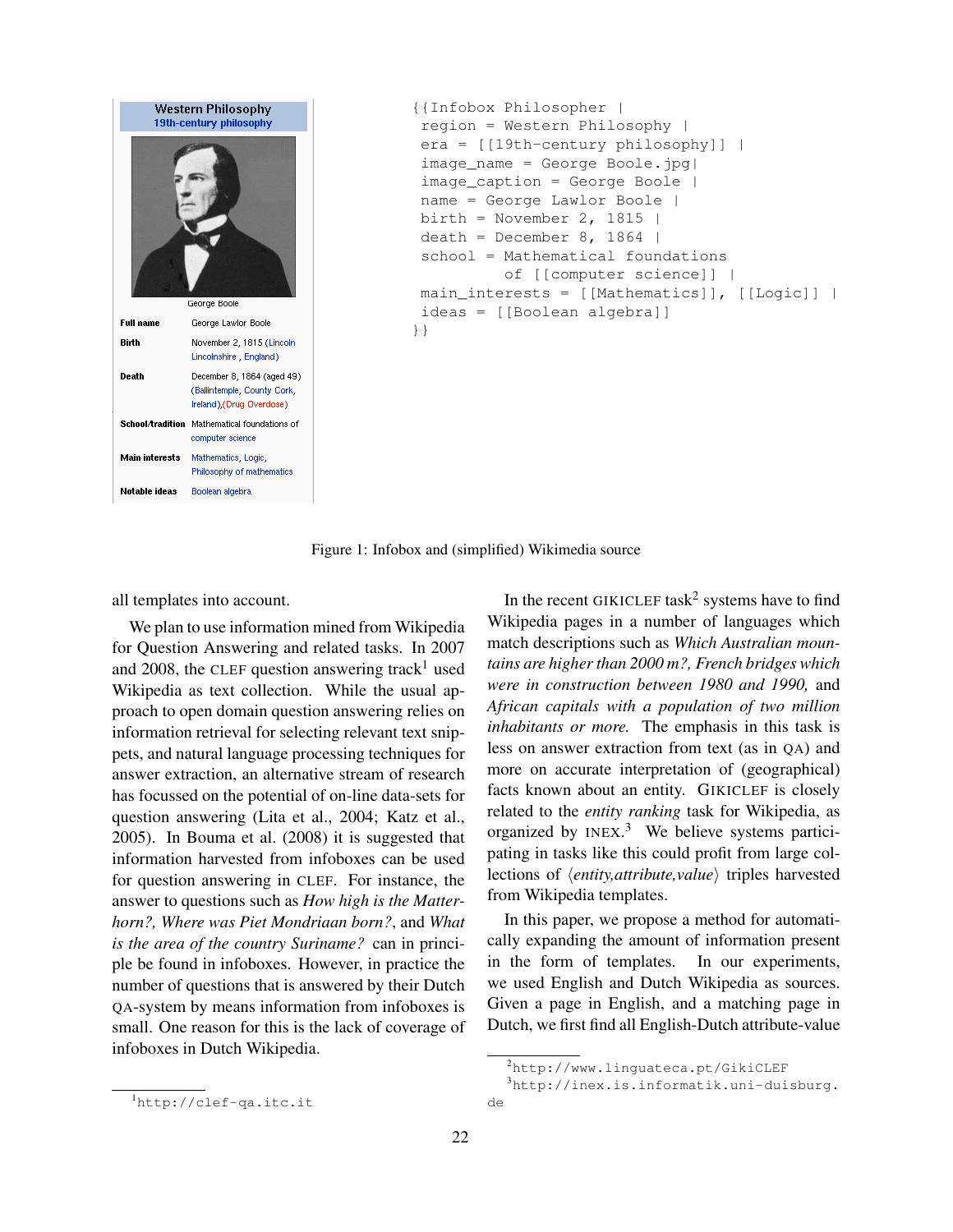tuples which have a matching value. Based on the frequency with which attributes match, we create a bidirectional, intersective, alignment of English-Dutch attribute pairs. Finally, we use the set of aligned attributes to expand the number of attributevalue pairs in Dutch Wikipedia with information obtained from matching English pages. We also show that aligned attributes can be used to normalize attribute names and to detect formatting issues and potential inconsistencies in attribute values.

### 2 Previous Work

DbPedia (Auer et al., 2008) is a large, on-going, project which concentrates on harvesting information from Wikipedia automatically, on normalization of the extracted information, on linking the information with other on-line data repositories, and on interactive access. It contains 274M facts about 2.6M entities (November, 2008). An important component of DbPedia is harvesting of the information present in infoboxes. However, as Wu and Weld (2007) note, not all relevant pages have (complete) infoboxes. The information present in infoboxes is typically also present in the running text of a page. One line of research has concentrated on using the information obtained from infoboxes as seeds for systems that learn relation extraction patterns (Nguyen et al., 2007). Wu and Weld (2007) go one step further, and concentrate on learning to complete the infoboxes themselves. They present a system which first learns to predict the appropriate infobox for a page (using text classification). Next, they learn relation extraction patterns using the information obtained from existing infoboxes as seeds. Finally, the learned patterns are applied to text of pages for which a new infobox has been predicted, to assign values to infobox attributes. A recent paper by Adar et al. (2009) (which only came to our attention at the time of writing) starts from the same observation as we do. It presents a system for completing infoboxes for English, German, French, and Spanish Wikipedia, which is based on learning a mapping between infoboxes and attributes in multiple languages. A more detailed comparison between their approach and ours is given in section 6

The potential of the multilingual nature of Wikipedia has been explored previously by several researchers. Adafre and de Rijke (2006) explore machine translation and (cross-lingual) link structure to find sentences in English and Dutch Wikipedia which express the same content. Bouma et al. (2006) discuss a system for the English-Dutch QA task of CLEF. They basically use a Dutch QA-system, which takes questions automatically translated from English (by the on-line Babelfish translation service). To improve the quality of the translation of named entities, they use, among others, crosslanguage links obtained from Wikipedia. Erdmann et al. (2008) explore the potential of Wikipedia for the extraction of bilingual terminology. They note that apart from the cross-language links, page redirects and anchor texts (i.e. the text that is used to label a hypertext reference to another (wikipedia) page) can be used to obtain large and accurate bilingual term lists.

### 3 Data collection and Preparation

We used a dump of Dutch Wikipedia (June 2008) and English Wikipedia (August 2007) made available by the University of Amsterdam<sup>4</sup> and converted to an XML-format particularly suitable for information extraction tasks.

From these two collections, for each page, we extracted all attribute-value pairs found in all templates. Results were stored as quadruples of the form *{Page, TemplateName, Attribute, Value}*. Each *TemplateName*∼*Attribute* pair expresses a specific semantic relation between the entity or concept described by the *Page* and a *Value*. Values can be anything, but often refer to another Wikipedia page (i.e. h*George Boole, Philosopher, notable ideas, Boolean algebra*), where *Boolean algebra* is a link to another page) or to numeric values, amounts, and dates. Note that attributes by themselves tend to be highly ambiguous, and often can only be interpreted in the context of a given template. The attribute *period*, for instance, is used to describe chemical elements, royal dynasties, countries, and (historical) means of transportation. Another source of attribute ambiguity is the fact that many templates simply number their attributes. As we are interested in finding an alignment between semantically meaningful relations in the two collections, we will therefore

<sup>4</sup>http://ilps.science.uva.nl/WikiXML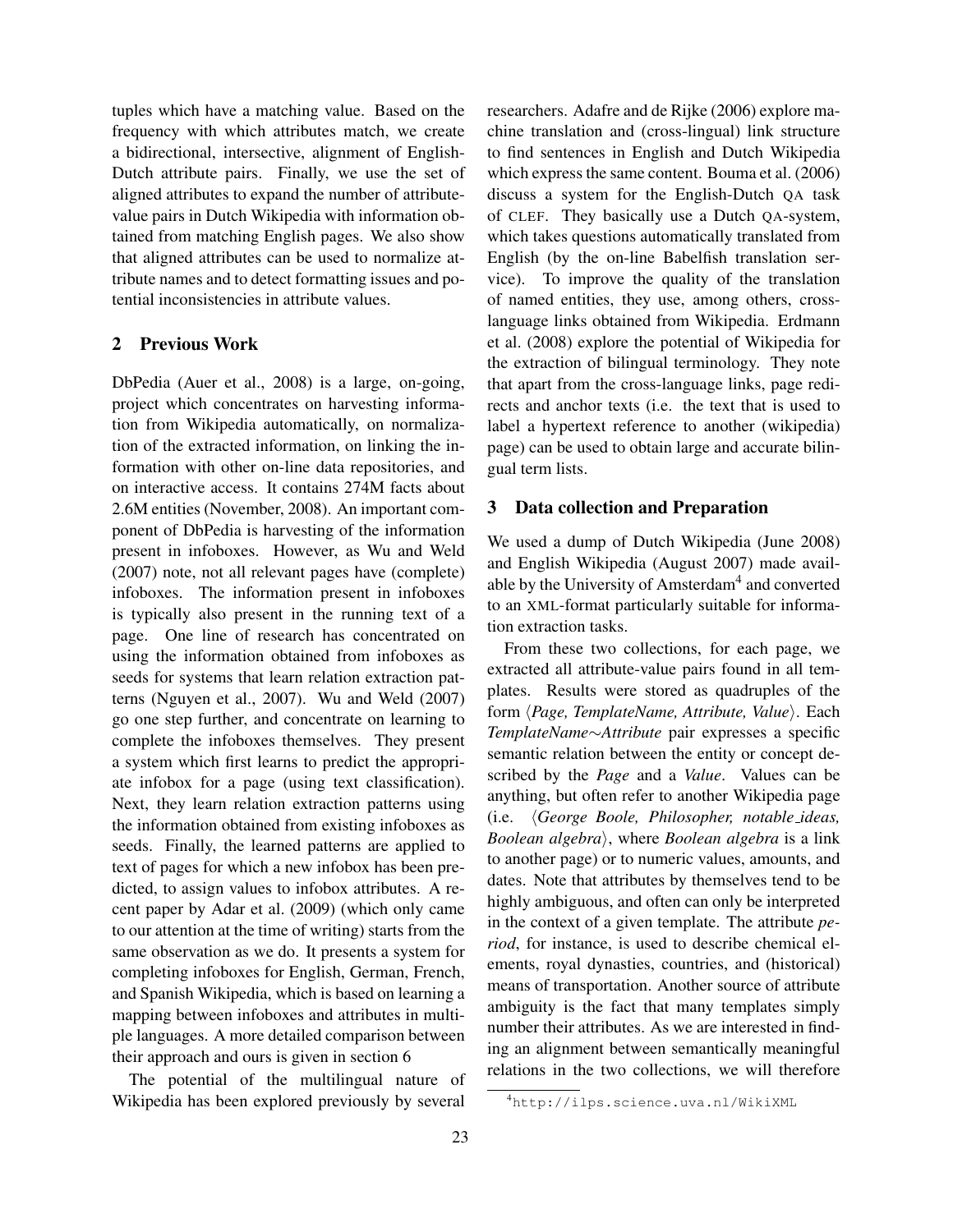|                         | Dutch     | English     |
|-------------------------|-----------|-------------|
| date                    | June 2008 | August 2007 |
| pages                   | 715,992   | 3,840,950   |
| pages with template     | 290,964   | 757,379     |
| cross-language links    |           | 126,555     |
| templates               | 550,548   | 1,074,935   |
| tuples                  | 4,357,653 | 5,436,033   |
| template names          | 2,350     | 7,783       |
| attribute names         | 7,510     | 19,378      |
| templ $\sim$ attr pairs | 23,399    | 81,671      |

Table 1: Statistics for the version of Dutch and English Wikipedia used in the experiment.

concentrate on the problem of finding an alignment between *TemplateName*∼*Attribute* pairs in English and Dutch Wikipedia.

Some statistics for the two collections are given in table 1. The number of pages is the count for all pages in the collection. It should be noted that these contain a fair number of administrative pages, pages for multimedia content, redirect pages, page stubs, etc. The number of pages which contains content that is useful for our purposes is therefore probably a good deal lower, and is maybe closer to the number of pages containing at least one template. Crosslanguage links (i.e. links from an English page to the corresponding Dutch page) where extracted from English Wikipedia. The fact that 0.5M templates in Dutch give rise to 4.3M tuples, whereas 1.0M templates in English give rise to only 5.4M tuples is perhaps a consequence of the fact that the two collections are not from the same date, and thus may reflect different stages of the development of the template system.

We did spend some time on normalization of the values found in extracted tuples. Our alignment method relies on the fact that for a sufficient number of matching pages, tuples can be found with matching values. Apart from identity and Wikipedia cross-language links, we rely on the fact that dates, amounts, and numerical values can often be recognized and normalized easily, thus increasing the number of tuples which can be used for alignment. Normalization addresses the fact that the use of comma's and periods (and spaces) in numbers is different in English and Dutch Wikipedia, and that dates need to be converted to a standard. English Wikipedia expresses distances and heights in miles and feet, weights in pounds, etc., whereas Dutch Wikipedia uses kilometres, metres, and kilograms. Where English Wikipedia mentions both miles and kilometres we preserve only the kilometres. In other situations we convert miles to kilometres. In spite of this effort, we noted that there are still quite a few situations which are not covered by our normalization patterns. Sometimes numbers are followed or preceded by additional text (*approx.14.5 MB, 44 minutes per episode*), sometimes there is irregular formatting (*October 101988*), and some units simply are not handled by our normalization yet (i.e. converting square miles to square kilometres). We come back to this issue in section 6.

Krötzsch et al. (2007) have aslo boserved that there is little structure in the way numeric values, units, dates, etc. are represented in Wikipedia. They suggest a tagging system similar to the way links to other Wikipedia pages are annotated, but now with the aim of representing numeric and temporal values systematically. If such a system was to be adopted by the Wikipedia community, it would greatly facilitate the processing of such values found in infoboxes.

# 4 Alignment

In this section we present our method for aligning English Template∼Attribute pairs with corresponding pairs in Dutch.

The first step is creating a list of matching tuples.

Step 1. Extract all matching template tuples. An English h*Page*e*, Templ*e∼*Attr*e*,*  $Val_e$  tuple matches a Dutch  $\langle Page_d, Templ_d \sim Attr_d, Val_d \rangle$  tuple if  $Page_e$ *Val*<sub>d</sub> tuple if *Page*<sub>e</sub> matches *Page*<sub>d</sub> and *Val*<sub>e</sub> matches *Val*<sub>d</sub> and there is no other tuple for either *Page*<sub>e</sub> or *Page*<sup>d</sup> with value *Val*<sub>e</sub> or *Val*<sup>d</sup>. Two pages or values *E* and *D* match if there exists a cross-language link which links *E* and *D*, or if *E=D*.

We only take into account tuples for which there is a unique (non-ambiguous) match between English and Dutch. Many infoboxes contain attributes which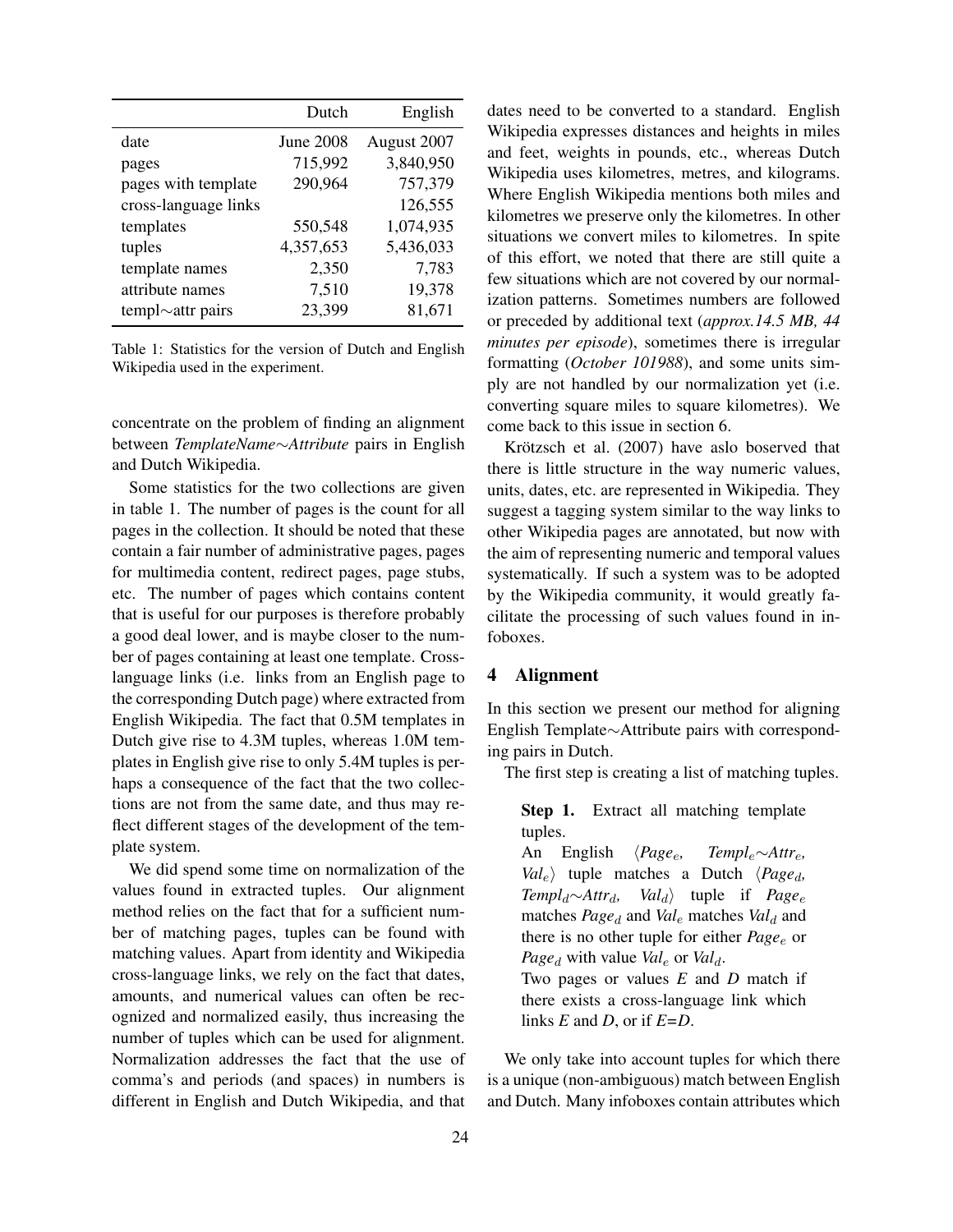often take the same value (i.e. *title* and *imdb title* for movies). Other cases of ambiguity are caused by numerical values which incidentally may take on identical values. Such ambiguous cases are ignored. Step 1 gives rise to 149,825 matching tuples.<sup>5</sup> It might seem that we find matching tuples for only about 3-4% of the tuples present in Dutch Wikipedia. Note, however, that while there are 290K pages with a template in Dutch Wikipedia, there are only 126K cross-language links. The total numer of tuples on Dutch pages for which a cross-language link to English exists is 837K. If all these tuples have a counterpart in English Wikipedia (which is highly unlikely), our method finds a match for 18% of the relevant template tuples.<sup>6</sup>

The second step consists of extracting matching English-Dutch Template∼Attribute pairs from the list of matching tuples constructed in step 1.

Step 2. For each matching pair of tuples  $\langle Page_e, Temple~\sim$ *Attr<sub>e</sub>, Val<sub>e</sub>* $\rangle$  and  $\langle Page_d,$ *Templ<sub>d</sub>*∼*Attr<sub>d</sub>, Val<sub>d</sub>*), extract the English-Dutch pair of Template∼Attributes h*Templ*e∼*Attr*e*,Templ*d∼*Attr*di.

In total, we extracted 7,772 different English-Dutch h*Templ*e∼*Attr*e*,Templ*d∼*Attr*di tuples. In 547 cases *Templ*e∼*Attr*e*=Templ*d∼*Attr*d. In 915 cases,  $Attr_e = A t t r_d$ . In the remaining 6,310 cases,  $Attr_e \neq$ *Attr<sub>d</sub>*. The matches are mostly accurate. We evaluated 5% of the matching template∼attribute pairs, that had been found at least 2 times. For 27% of these (55 out 205), it was not immediately clear whether the match was correct, because one of the attributes was a number. Among the remaing 150 cases, the only clear error seemed to be a match between the attributes *trainer* and *manager* (for soccer club templates). Other cases which are perhaps not always correct were mappings between *successor, successor1, successor2* on the one hand and *after/next* on the other hand. The attributes with a

| 101 | cite_web         | title     |
|-----|------------------|-----------|
| 27  | voetnoot_web     | titel     |
| 12  | film             | titel     |
| 10  | commons          | 1         |
| 7   | acteur           | naam      |
| 6   | game             | naam      |
| 5   | ster             | naam      |
| 4   | taxobox_zoogdier | w-naam    |
| 4   | plaats           | naam      |
| 4   | band             | band_naam |
| 3   | taxobox          | w-naam    |

Table 2: Dutch template∼attribute pairs matching English *cite web*∼*title*. Counts refer to the number of pages with a matching value.

number suffix probably refer to the *nth* successor, whereas the attributes without suffix probably refer to the immediate successor.

On the other hand, for some frequent template∼attribute pairs, ambiguity is clearly an issue. For the English pair *cite web*∼*title* for instance, 51 different mappings are found. The most frequent cases are shown in table 2. Note that it would be incorrect to conclude from this that, for every English page which contains a *cite web*∼*title* pair, the corresponding Dutch page should include, for instance, a *taxobox*∼*w-naam* tuple.

In the third and final step, the actual alignment between English-Dutch template∼attribute pairs is established, and ambiguity is eliminated.

Step 3. Given the list of matching template∼attribute pairs computed in step 2 with a frequency  $\geq$ 5, find for each English *Templ*e∼*Attr*<sup>e</sup> pair the most frequent matching Dutch pair *Templ*<sub>d</sub>∼*Attr*<sub>d</sub>. Similarly, for each Dutch pair *Templ*<sub>d</sub>∼*Attr<sub>d</sub>*, find the most frequent English pair *Templ*e∼*Attr*e. Return the intersection of both lists.

2,070 matching template∼attribute tuples are<br>en at least 5 times. Preference for the seen at least 5 times. most frequent bidirectional match leaves 1,305 template∼attribute tuples. Examples of aligned tuples are given in table 3. We evaluated 10% of the tuples containing meaningful attributes (i.e. not

 $5$ It is interesting to note that  $51K$  of these matching tuples are for pages that have an identical name in English and Dutch, but were absent in the table of cross-language links. As a result, we find 32K pages with an identical name in English and Dutch, and at least one pair of matching tuples. We suspect that these newly discovered cross-language links are highly accurate.

<sup>&</sup>lt;sup>6</sup>If we also include English pages with a name identical to a Dutch page, the maximum number of matching tuples is 1.1M, and we find a match for 14% of the data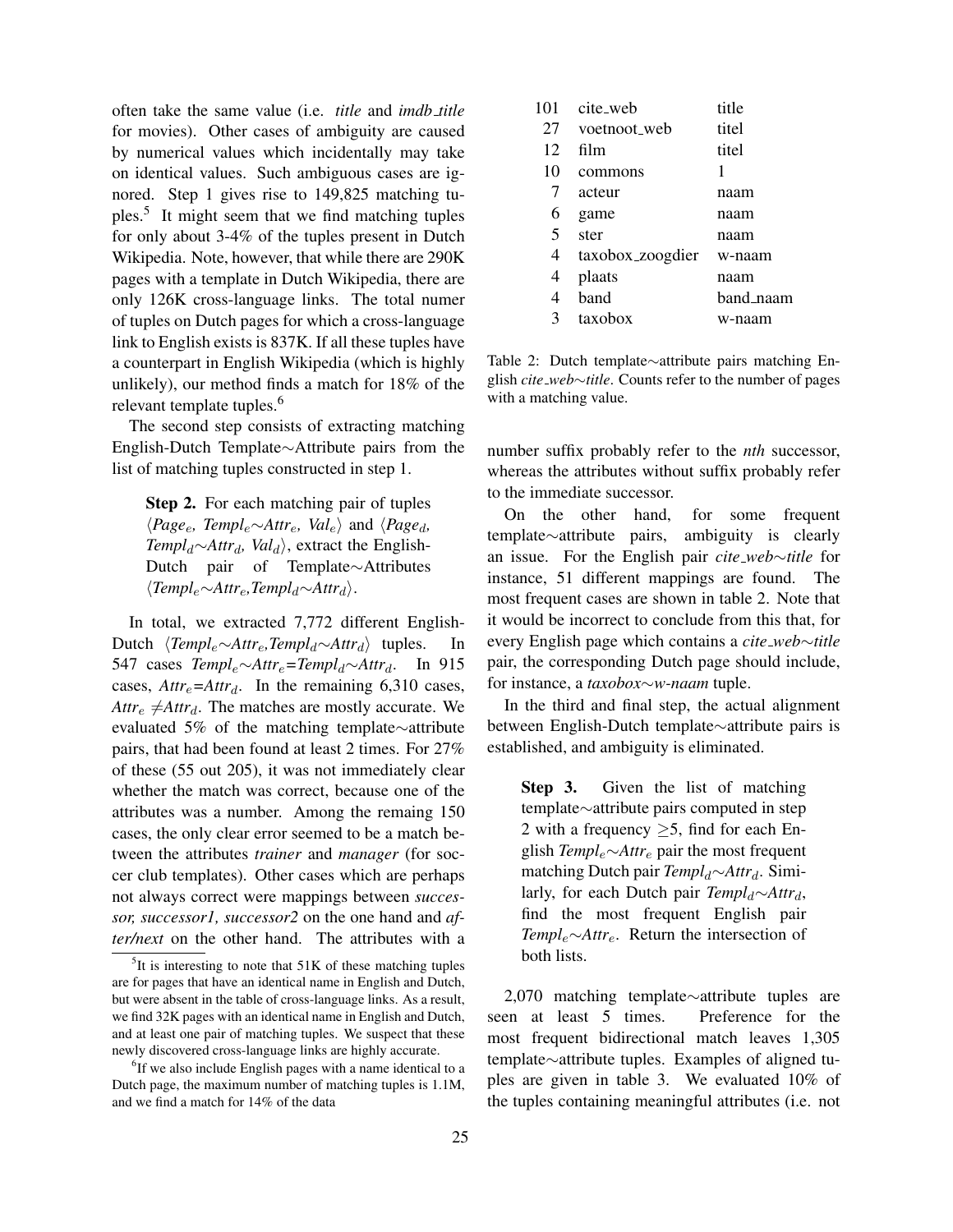| English       |           | Dutch         |           |  |
|---------------|-----------|---------------|-----------|--|
| Template      | Attribute | Template      | Attribute |  |
| actor         | spouse    | acteur        | partner   |  |
| book          | series    | boek          | reeks     |  |
| casino        | owner     | casino        | eigenaar  |  |
| csi character | portrayed | csi_personage | acteur    |  |
| dogbreed      | country   | hond          | land      |  |
| football_club | ground    | voetbal_club  | stadion   |  |
| film          | writer    | film          | schrijver |  |
| mountain      | range     | berg          | gebergte  |  |
| radio_station | airdate   | radiozender   | lancering |  |

Table 3: Aligned template∼attribute pairs

numbers or single letters). In 117 tuples, we discovered two errors: h*aircraft specification*∼*number of props, gevechtsvliegtuig∼bemanning*) aligns the number of engines with the number of crew members (based on 10 matching tuples), and h*book*∼*country, film*∼*land*i involves a mismatch of templates as it links the country attribute for a book to the country attribute for a movie.

Note that step 3 is similar to bidirectional intersective word alignment as used in statistical machine translation (see Ma et al. (2008), for instance). This method is known for giving highly precise results.

## 5 Expansion

We can use the output of step 3 of the alignment method to check for each English tuple whether a corresponding Dutch tuple can be predicted. If the tuple does not exist yet, we add it. In total, this gives rise to 2.2M new tuples for 382K pages for Dutch Wikipedia (see table 4). We generate almost 300K new tuples for existing Dutch pages (250K for pages for which a cross-language link already existed). This means we exand the total number of tuples for existing pages by 27%. Most tuples, however, are generated for pages which do not yet exist in Dutch Wikipedia. These are perhaps less useful, although one could use the results as knowledge for a QA-system, or to generate stubs for new Wikipedia pages which already contain an infobox and other relevant templates.

The 100 most frequenty added template∼attribute pairs (ranging from *music album*∼*genre* (added 31,392 times) to *single*∼*producer* (added 5605

|                 | pages   | triples   |
|-----------------|---------|-----------|
| existing pages  | 50,099  | 253,829   |
| new cross-links | 11,526  | 43,449    |
| new dutch pages | 321,069 | 1,931,277 |
| total           | 382,694 | 2,228,555 |

Table 4: Newly inferred template tuples

times)) are dominated by templates for music albums, geographical places, actors, movies, and taxonomy infoboxes.

We evaluated the accuracy of the newly generated tuples for 100 random existing Dutch wikipedia pages, to which at least one new tuple was added. The pages contained 802 existing tuples. 876 tuples were added by our automatic expansion method. Of these newly added tuples, 62 contained a value which was identical to the value of an already existing tuple (i.e. we add the tuple h*Reuzenhaai, taxobox*∼*naam, Reuzenhaai*i where there was already an existing tuple *(Reuzenhaai, taxobox\_begin∼name, Reuzenhaai* tuple – note that we add a properly translated attribute name, where the original tuple contains a name copied from English!). The newly added tuples contained 60 tuples of the form  $\langle Aegna, \text{ }plaats \sim lat\_dir, \text{ } N \text{ } (letter) \rangle$ , where the value should have been N (the symbol for latitude on the Northern hemisphere in geographical coordinates), and not the letter N. One page (*Akira*) was expanded with an incoherent set of tuples, based on tuples for the manga, anime, and music producer with the same name. Apart from this failure, there were only 5 other clearly incorrect tuples (adding o.a. *place*∼*name* to *Albinism*, adding *name in Dutch* with an English value to *Macedonian*, and adding *community*∼*name* to *Christopher Columbus*). In many cases, added tuples are based on a different template for the same entity, often leading to almost identical values (i.e. adding geographical coordinates using slightly different notation). In one case, *Battle of Dogger Bank (1915)*, the system added new tuples based on a template that was already in use for the Dutch page as well, thus automatically updating and expanding an existing template.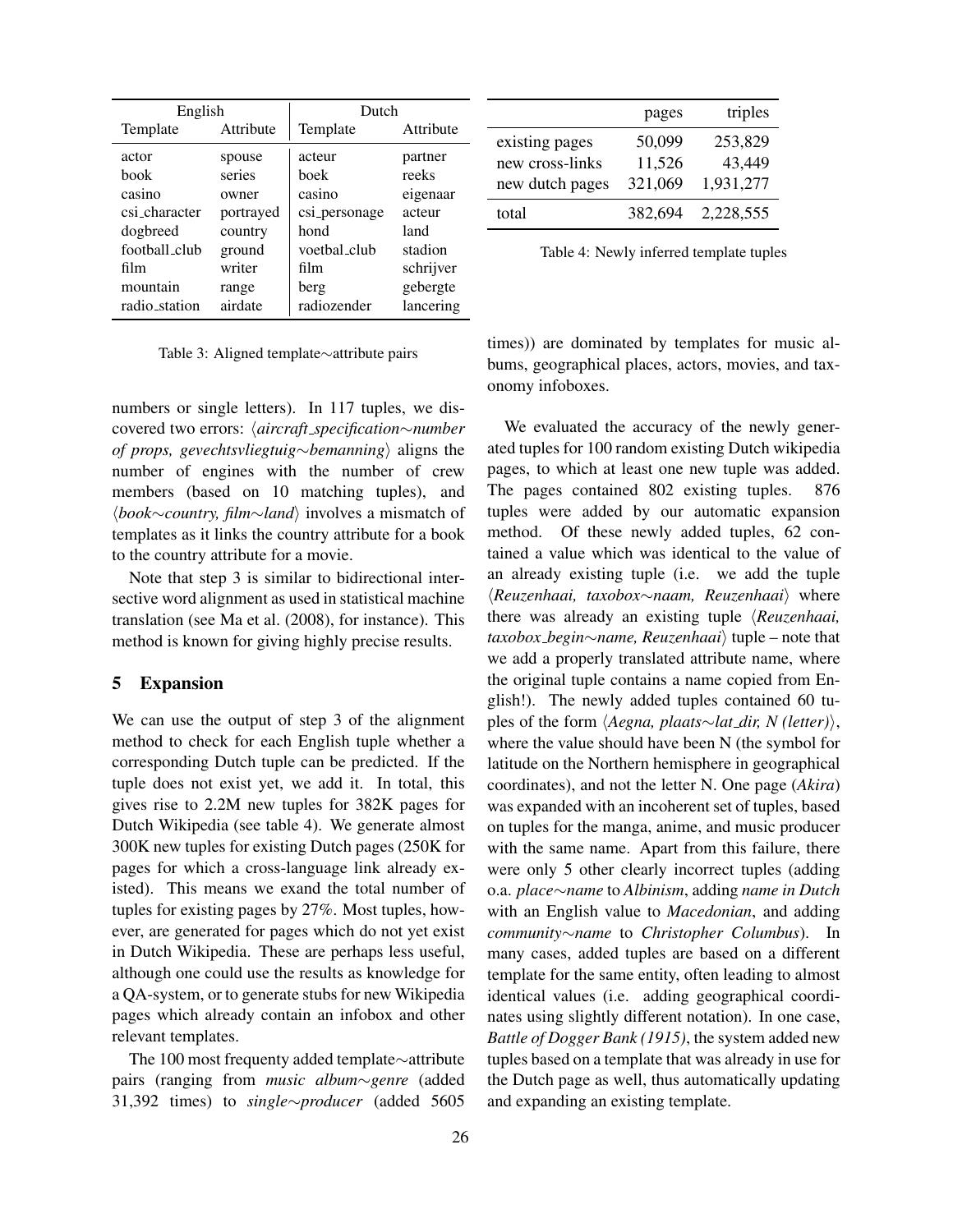|                             | geboren       |    | population       |
|-----------------------------|---------------|----|------------------|
| 23                          | birth date    | 49 | inwoners         |
| 16                          | date of birth | 9  | population       |
| 8                           | date of birth | 5  | bevolking        |
| 8                           | date of hirth | 4  | inwonersaantal   |
| 2                           | horn          | 3  | inwoneraantal    |
| $\mathcal{D}_{\mathcal{A}}$ | hirth         | 2  | town pop         |
| 1                           | date birth    | 2  | population_total |
| 1                           | birthdate     | 1  | townpop          |
|                             |               | 1  | inw.             |
|                             |               |    | einwohner        |

Table 6: One-to-many aligned attribute names. Counts are for the number of (aligned) infoboxes that contain the attribute.

#### 6 Discussion

#### 6.1 Detecting Irregularities

Instead of adding new information, one may also search for attribute-value pairs in two Wikipedia's that are expected to have the same value, but do not. Given an English page with attribute-value pair  $\langle$ *Attr<sub>e</sub>*, *Val*<sub>e</sub> $\rangle$ , and a matching Dutch page with  $\langle$ *Attr<sub>d</sub>*, *Val<sub>d</sub>* $\rangle$ , where *Attr<sub>e</sub>* and *Attr<sub>d</sub>* have been aligned, one expects  $Val_e$  and  $Val_d$  to match as well. If this is not the case, something irregular is observed. We have applied the above rule to our dataset, and detected 79K irregularities. An overview of the various types of irregularities is given in table 5. Most of the non-matching values are the result of formatting issues, lack of translations, one value being more specific than the other, and finally, inconsistencies. Note that inconsistencies may also mean that one value is more recent than the other (population, (stadium) capacity, latest release data, spouse, etc.). A number of formatting issues (of numbers, dates, periods, amounts, etc.) can be fixed easily, using the current list of irregularities as starting point.

#### 6.2 Normalizing Templates

It is interesting to note that alignment can also be used to normalize template attribute names. Table 6 illustrates this for the Dutch attribute *geboren* and the English attribute *population*. Both are aligned with a range of attribute names in the other language.

Such information is extremely valuable for applications that attempt to harvest knowledge from Wikipedia, and merge the result in an ontology, or attempt to use the harvested information in an application. For instance, a QA-system that has to answer questions about birth dates or populations, has to know which attributes are used to express this information. Alternatively, one can also use this information to normalize attribute-names. In that case, all attributes which express the birth date property could be replaced by *birth date* (the most frequent attribute currently in use for this relation).

This type of normalization can greatly reduce the *noisy* character of the current infoboxes. For instance, there are many infoboxes in use for geographic locations, people, works of art, etc. These infoboxes often contain information about the same properties, but, as illustrated above, there is no guarantee that these are always expressed by the same attribute.

#### 6.3 Alignment by means of translation

Template and attribute names in Dutch often are straightforward translations of the English name, e.g. *luchtvaartmaatschappij/airline, voetbalclub/football club, hoofdstad/capital, naam/name, postcode/postalcode, netnummer/area code* and *opgericht/founded*. One might use this information as an alternative for determining whether two template∼attribute pairs express the same relation.

We performed a small experiment on infoboxes expressing geographical information, using Wikipedia cross-language links and an on-line dictionary as multilingual dictionaries. We found that 10 to 15% of the attribute names (depending on the exact subset of infoboxes taken into consideration) could be connected using dictionaries. When combined with the attributes found by means of alignment, coverage went up to maximally 38%.

### 6.4 Comparison

It is hard to compare our results with those of Adar et al. (2009). Their method uses a Boolean classifier which is trained using a range of features to determine whether two values are likely to be equivalent (including identity, string overlap, link relations, translation features, and correlation of numeric values). Training data is collected automatically by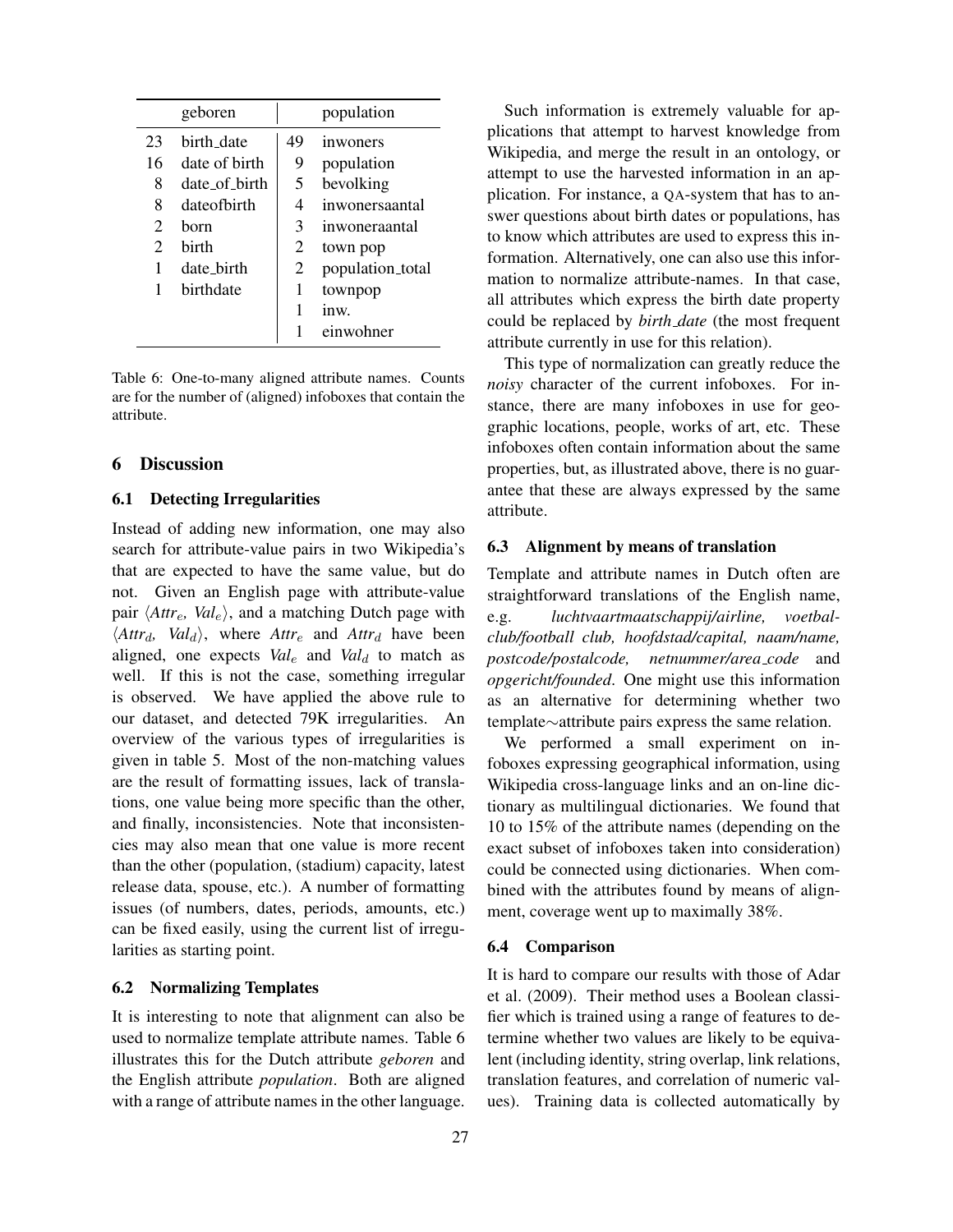|               | <b>Attributes</b> | <b>Values</b>                |                         | <b>Type</b>  |
|---------------|-------------------|------------------------------|-------------------------|--------------|
| English       | Dutch             | English                      | Dutch                   |              |
| capacity      | capaciteit        | 23,400                       | 23,400                  | formatting   |
| nm            | lat min           | 04                           | 4                       | formatting   |
| date          | date              | 1775-1783                    | 1775–1783               | formatting   |
| name          | naam              | African baobab               | Afrikaanse baobab       | translation  |
| artist        | artiest           | Various Artists              | Verschillende artiesten | translation  |
| regnum        | rijk              | Plantae                      | Plantae (Planten)       | specificity  |
| city          | naam,             | Comune di Adrara San Martino | Adrara San Martino      | specificity  |
| birth_date    | geboren           | 1934                         | 1934-8-25               | specificity  |
| imagepath_coa | wapenafbeelding   | coa_missing.jpg              | Alvaneu wappen.svg      | specificity  |
| population    | inwonersaantal    | 5345                         | 5369                    | inconsistent |
| capacity      | capaciteit        | 13,152                       | 14 400                  | inconsistent |
| dateofbirth   | geboortedatum     | 2 February 1978              | 1978-1-2                | inconsistent |
| elevation     | hoogte            | 300                          | 228                     | inconsistent |

Table 5: Irregular values in aligned attributes on matching pages

selecting highly similar tuples (i.e. with identical template and attribute names) as positive data, and a random tuple from the same page as negative data. The accuracy of the classifier is 90.7%. Next, for each potential pairing of template∼attribute pairs from two languages, random tuples are presented to the classifier. If the ratio of positively classified tuples exceeds a certain threshold, the two template∼attribute pairs are assumed to express the same relation. The accuracy of result varies, with matchings of template∼attribute pairs that are based on the most frequent tuple matches having an accuracy score of 60%. They also evaluate their system by determining how well the system is able to predict known tuples. Here, recall is 40% and precision is 54%. The recall figure could be compared to the 18% tuples (for pages related by means of a crosslanguage link) for which we find a match. If we use only properly aligned template∼attribute pairs, however, coverage will certainly go down somewhat. Precision could be compared to our observation that we find 149K matching tuples, and, after alignment, predict an equivalence for 79K tuples which in the data collecting do not have a matching value. Thus, for 228K tuples we predict an equivalent values, whereas this is only the case for 149K tuples. We would not like to conclude from this, however, that the precision of our method is 65%, as we observed in section 5 that most of the conflicting values are not inconsistencies, but more often the consequence of formatting irregularities, translations, variation in specificity, etc. It is clear that the system of Adar et al. (2009) has a higher recall than ours. This appears to be mainly due to the fact that their feature based approach to determining matching values considers much more data to be equivalent than our approach which normalizes values and then requires identity or a matching cross-language link. In future work, we would like to explore more rigorous normalization (taking the data discussed in section 5 as starting point) and inclusion of features to determine approximate matching to increase recall.

### 7 Conclusions

We have presented a method for automatically completing Wikipedia templates which relies on the multilingual nature of Wikipedia and on the fact that systematic links exist between pages in various languages. We have shown that matching template tuples can be found automatically, and that an accurate set of matching template∼attribute pairs can be derived from this by using intersective bidirectional alignment. The method extends the number of tuples by 51% (27% for existing Dutch pages).

In future work, we hope to include more languages, investigate the value of (automatic) translation for template and attribute alignment, investigate alternative alignment methods (using more features and other weighting scheme's), and incorporate the expanded data set in our QA-system for Dutch.